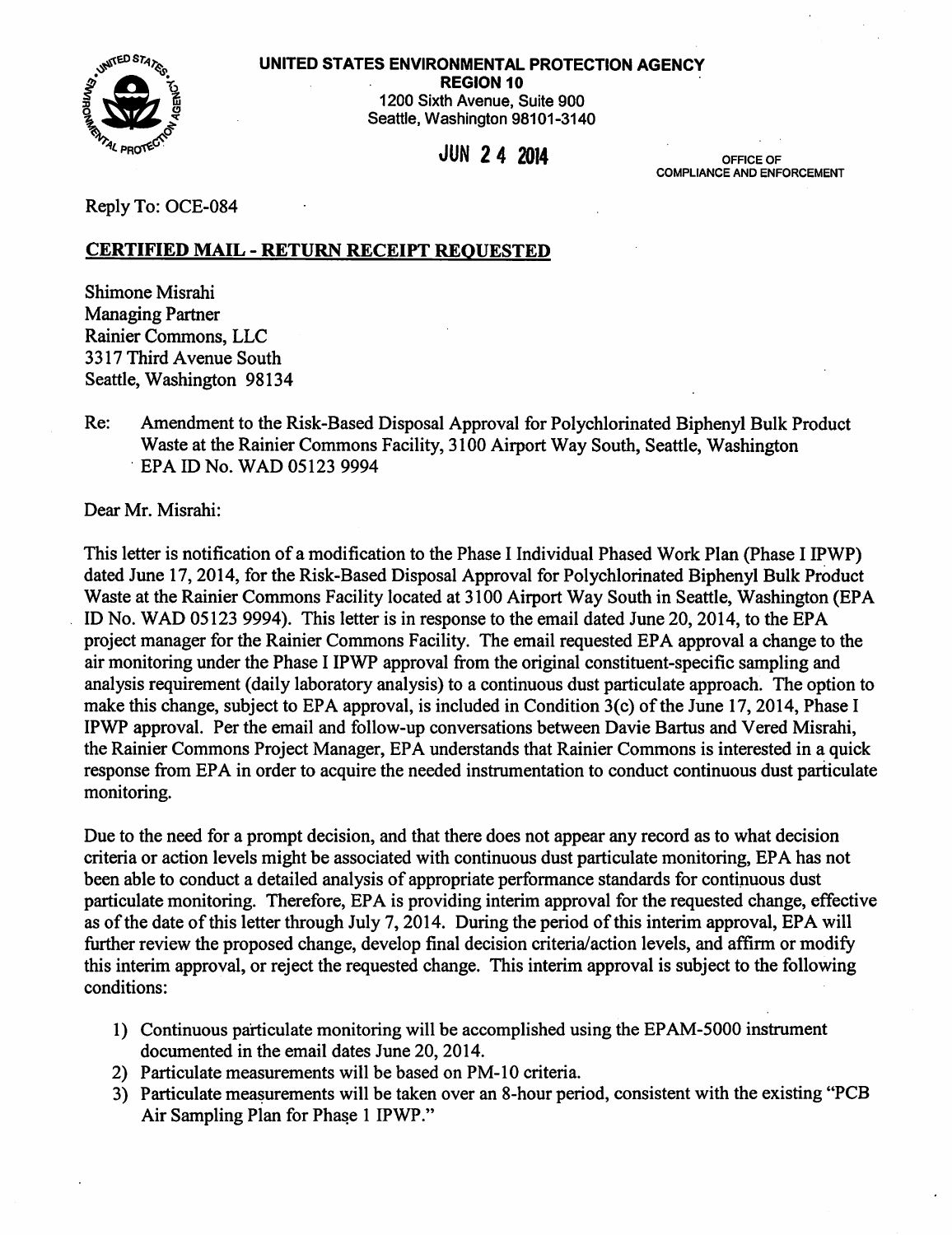4) Upon exceedances of an action level of 0.05 mg/m<sup>3</sup> PM-10 particulates, Rainier Commons must report within 24 hours such exceedances to the EPA Project Manager according to Condition 22 of the December 18, 2013, risk-based disposal approval. Based on this information, the EPA Project Manager will evaluate the significance of the reported exceedances, and direct Rainier Commons to take such steps as appropriate according to Condition 21 of the RBDA.

The 0.05 mg/m<sup>3</sup> action level specified in Condition 4 is based on the existing 0.001 mg/m3 NIOSH REL standard for PCBs in the air, and an assumed upper bound of 20,000 mg/kg PCBs in dust particulate, generally consistent with the documented maximum concentration ofPCBs at the Rainier Commons facility. Due to the lack of opportunity to complete a more detailed review and analysis of the proposed change, EPA is electing to establish this limit as an action level, without any detailed specification of specific response actions. Depending on EPA's review of the action level exceedances, EPA may require Rainier Commons to verify the exceedances, conduct an evaluation of potential causes of the exceedances, or take such other measures, including but not limited to requiring temporary cessation of media blasting activities, as necessary to ensure no unreasonable risk of injury to health or the environment. Because this action level is a conservative bounding limit, air monitoring indicating total particulate levels below the action level will not pose an unreasonable risk of injury to health or the environment.

If you have any questions or comments, please feel free to contact Michelle Mullen at 206-553-1616 or by email at mullin.michelle@epa.gov.

Sincerely,

Fuu Welliamg

Pesticides and Toxics Unit

cc via email: Dan Cargill, Washington State Department of Ecology

Jo M. Flannery, Ryan, Swanson, Cleveland, PLLC

Arnaud Girad, King County Industrial Wastewater Program

Vered Misrahi, Rainier Commons, LLC

Michelle Mullen, U.S. Environmental Protection Agency

Beth Schmoyer, Seattle Public Utilities

Richard Thomas, Washington State Department of Ecology

Bruce Tiffany, King County Industrial Wastewater Program